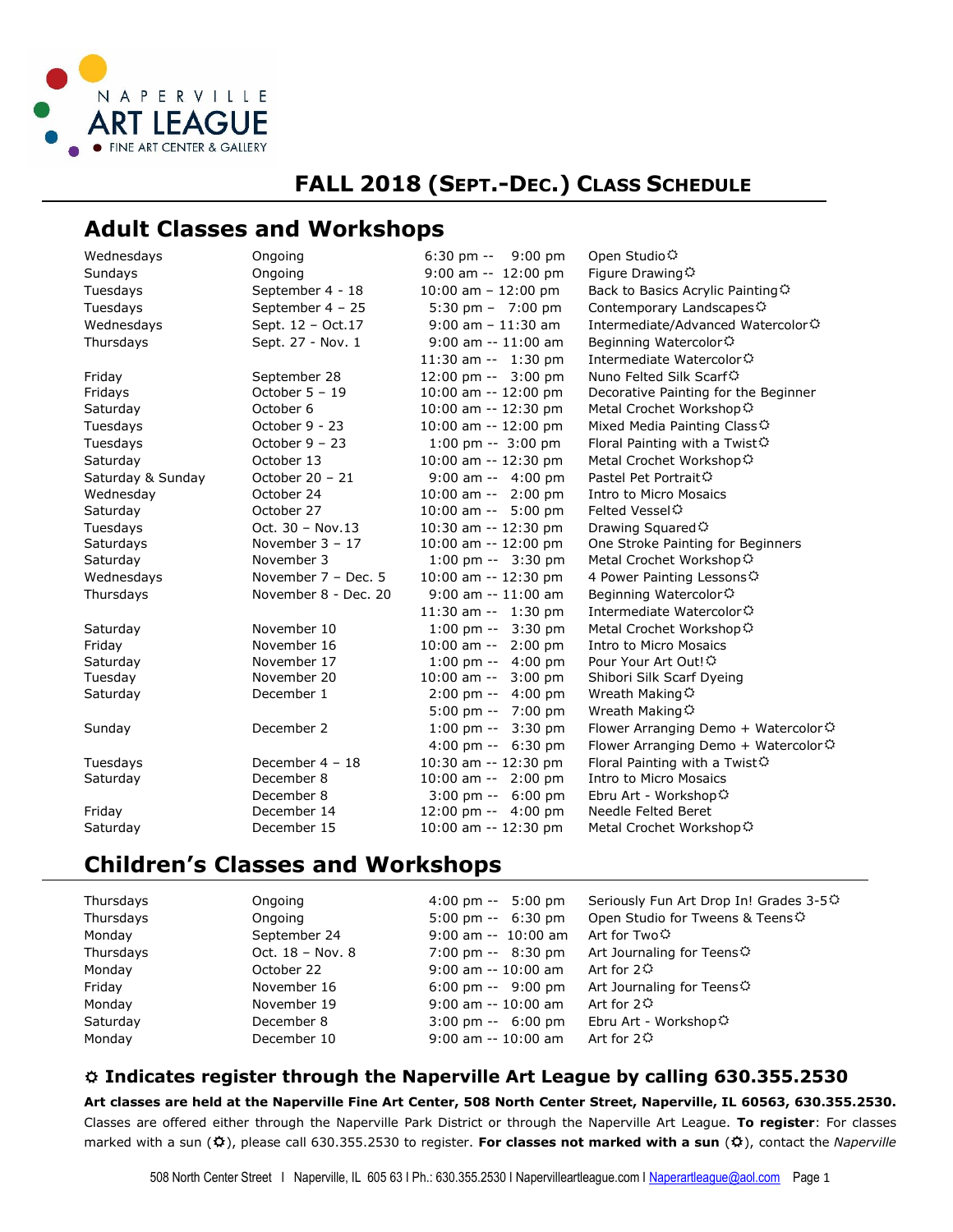*Park District at 630.848.5000* during the phone—in registration period (please note that non—resident fees may be slightly higher than resident fees). For more information, please check our web site a[t www.napervilleartleague.com.](http://www.napervilleartleague.com/)

**Class supply lists** are available at the Naperville Fine Art Center & Gallery or online at www.napervilleartleague.com. Supplies may be purchased locally at Hobby Lobby, Michael's and others (Look on-line for their discount coupons and watch for sales!) or online at Cheapjoes.com. You can also shop at Blick Art Materials, 79 Danada Square East in Wheaton (630.653.0569, [www.dickblick.com\)](http://www.dickblick.com/).

# **Adult Classes and Workshops**

# **Open Studio**

Wednesdays: 6:30 pm - 9:00 pm Register through NAL at: 630.355.2530

Fee: \$5.00 per session /\$40.00 for 10 classes — \$30.00 for NAL members Ages: Adult Register through NAL at 630.355.2530.

Work on your own project in a relaxed atmosphere and enjoy the flexibility of the open studio. Join the session when it fits your schedule. Receive inspiration from classmates that share your passion. Bring your art, your supplies & your creativity!

## **Figure Drawing**

Instructor: *Lucas Leonard*

 $9:00$  am – 12:00 pm Fee: \$15.00/session Ages: Adults ONLY

Register through NAL: at 630.355.2530. Come draw with us! Artists of all skill levels are welcome to join our non-instructed, live model, open studio figure drawing sessions. Please bring your own art materials. Tables and easels are available. We start with short poses and work our way to progressively longer poses throughout the session. There is an optional review and discussion at the end of each class. One model will be provided per session, male or female, according to model availability. Students must be at least 18 years old and able to provide valid ID. Your name and address will be required. Models will be nude.

#### **Back to Basics Acrylic Painting**

Instructor: *Nancy D'Agostino* Tues.: Sept. 4,11,18 10:00 am – 12:00 pm Fee: \$75.00 Ages: Adult Min. 3/Max.10

Register through NAL at 630.355.2530.

This class is for those who wish to hone their skills and get back to the basics of acrylic painting, or for those who are new to painting. We'll complete three paintings while we refresh or learn techniques to develop your own style. This is for beginner and intermediate painters. Instructor will provide all materials. Materials **fee of \$30.00** due first day of class.

#### **Contemporary Landscapes**

Instructor: *Sara Sadat* Tues.: Sept. 4, 11, 18 Fee: \$105.00 5:30 pm – 7:00 pm Min.3/Max.10 Ages: Teens -Adult Register through NAL at 630.355.2530.

Real and Abstract painting with Acrylics. For students with experience in painting who wish to be in a structured environment and work somewhat independently. Instructor provides support for students to explore the painting and develop a personal style (representational or abstract). Techniques of painting will be addressed on an individual basis. Students will be encouraged to view various types of landscape paintings. Complete at least one landscape painting by the time you finish the program and be well on your way to even greater achievements. Main Supplies: mounted and primed canvas 11x14, acrylic primaries and earth tones, brushes: 8, 10, 14 round brushes, larger brushes may be good too.

# **Intermediate/Advanced Watercolor**

Instructor: *Tony Armendariz* Weds.: Sept. 12,19,26, Oct. 3,10,17 Fee: \$175.00 9:00 am – 11:30 am Min.6/Max.16 Ages: 16-Adult Register through NAL at 630.355.2530.

This class is for artists that have a basic familiarity with the medium and are ready to do more. We will focus on some of the more advanced techniques including layering, color mixing and detail handling while painting a variety of subject matter including landscape and architecture. Portraiture may be addressed if there is an interest. Tony will supply photo reference for lessons and provide instruction. Students will also be encouraged to bring their own materials for reference. Critiques will also be provided.

## **Beginning Watercolor**

Instructor: *Carmelo Schifano* Thurs.: Sept. 27 - Nov. 1 9:00 am - 11:00 am Fee: \$180.00 Ages: Adult Register through NAL at 630.355.2530.

Artist Carmelo Schifano takes the fear out of watercolor as he invites his students to relax and get loose. Participants will learn the basic technique and take home completed works. Helpful critiques will ensure that class members get the most out of their lessons. **Supply list** at the gallery.

#### **Intermediate Watercolor**

Instructor: *Carmelo Schifano* Thurs.: Sept. 27 - Nov. 1 11:30 am - 1:30 pm Fee: \$180.00 Ages: Adult

Register through NAL at 630.355.2530. Create your own compositions using your own photo references. Develop simple concept sketches coupled with value studies. Find how the principles and elements of design greatly affect your outcome. Manipulate simple guidelines for developing your great work of art, while leaving your fear home and having fun at the Naperville Fine Art Center & Gallery with Carmelo. **Supply list** at the gallery.

# **Nuno Felted Silk Scarf**

Instructor: *Cynthia Boudreau* Friday: September 28 12:00 pm – 3:00 pm Fee: \$60.00 Ages: High School-Adult Min.4/Max.12

Register through NAL at 630.355.2530.

Create a beautiful one of a kind scarf and learn the Nuno felting process of laminating wool and silk onto a silk base. Instructor will bring a lovely selection of hand dyed silk chiffon that are approximately 14" by 72" for you to choose from as your scarf base. Your creativity ensues as you lay out merino and other wool and silk fibers to laminate onto the silk. The result is a beautiful soft draping scarf that is truly a one of a kind wearable art piece! Instructors' own scarf creations are at the Naperville Fine Art Center and Gallery if you would like to see a finished piece.

A **\$25 supply fee** payable to the instructor is due at the time of the class. Instructor provides all materials for the scarf creation.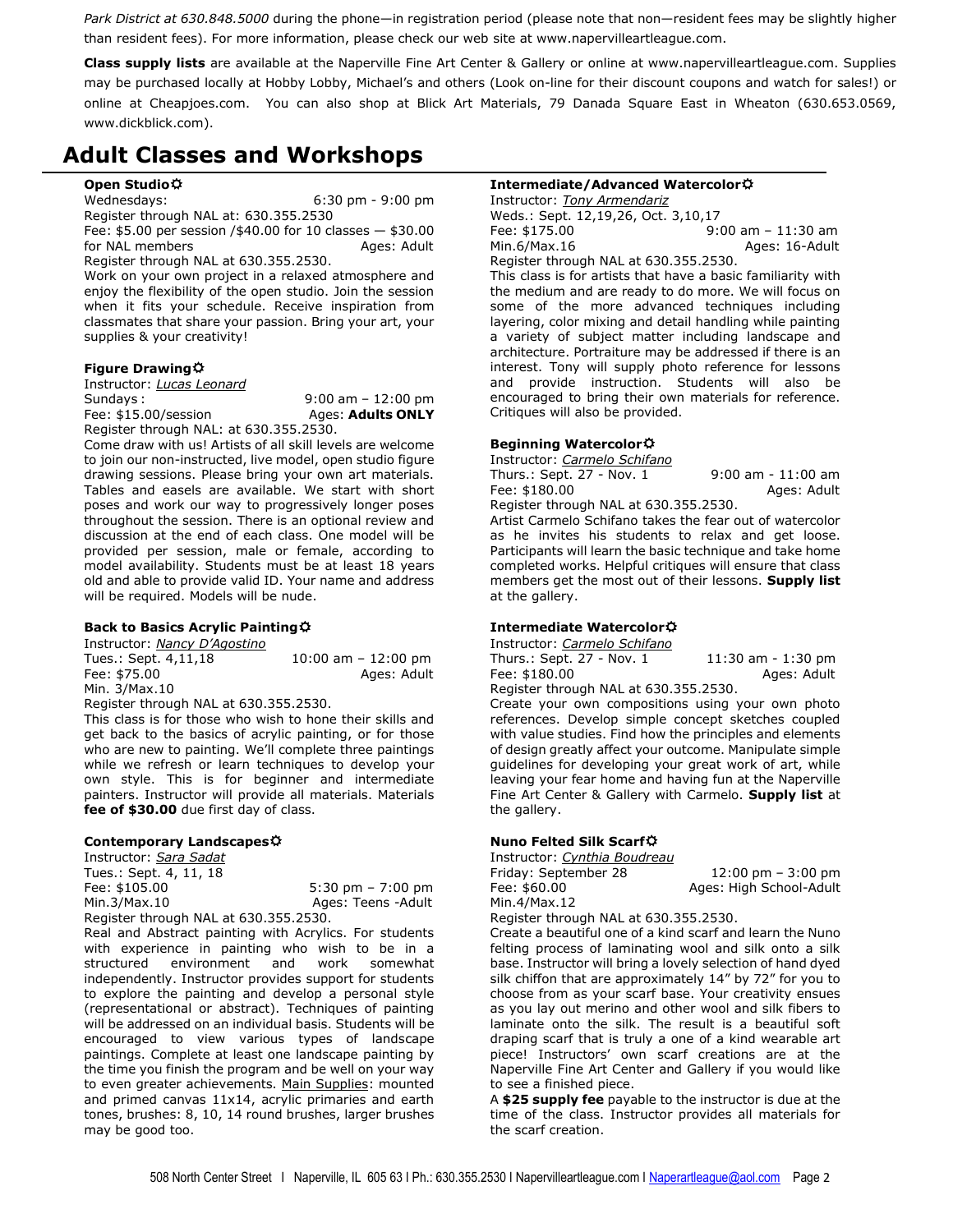*Supplies to bring*: 2 large old towels, 1 small plastic grocery bag. Note: this class requires some physical arm strength and standing. No experience necessary.

# **"From Ordinary to Extra-Ordinary – Decorative Painting for the Beginner"**

Instructor: *Sherry DeFillippo*

Fridays: Oct. 5,12,19 10:00 am - 12:00 pm Fee: Res.\$63.00/Non. \$93.00 Ages: Adult Min.3/Max.10

Register through PD at 630.848.5000. (30385)

Three 2-hr. painting and technique classes exploring the lovely art of Decorative Painting. This is something that everyone can learn, because it is a technique you learn through practice. There are no previous painting skills required to be successful in this class. This is a fun beautiful decorative painting technique achieved with just a few simple brush strokes. You will also learn how to transfer a pattern, how to mix colors, and how to prepare raw wood surfaces for painting. This class will utilize acrylic paints, simple tools, a couple of brushes and some inexpensive surfaces to complete a different project each week. There is a **supply fee of \$25**, (payable to the instructor at the first class) which covers all the necessary supplies needed for this class.

## **Metal Crochet Workshop**

| Supply Fee: \$20            |                        |
|-----------------------------|------------------------|
| Min. $3/Max.6$              |                        |
| Fee: \$65.00                | Ages: 16 - Adult       |
| Saturday: October 6         | $10:00$ am $-12:30$ pm |
| Instructor: Marita Valdizan |                        |

Register through NAL at 630.355.2530.

Create an amazing pendant, necklace, earring or bracelet using a Peruvian stitch wire crochet technique! Instructor Marita Valdizan will teach you everything you need to know to create your own designs for use in constructing original jewelry pieces with simple crochet wire and beautiful beads. No previous experience in jewelry making or crochet required. Beginners welcome! A **\$20 supply kit fee** will be collected in class.

#### **Mixed Media Painting Class**

Instructor: *Nancy D'Agostino* Tues.: Oct. 9,16,23 10:00 am – 12:00 pm Fee: \$75.00 Ages: Adult Min.3/Max.10

Register through NAL at 630.355.2530.

We'll complete three very different paintings, using mixed media, collage, acrylic paint and open the door to expressing yourself in a variety of techniques. This class is for the beginner, intermediate and experienced artist who has the desire to experiment with a variety of materials.

Materials **fee of \$30** due first day of class. Instructor will provide all materials.

# **Floral Painting with a Twist**

Instructor: *Bill Donnelly* Tuesdays: October 9,16,23 1:00 pm – 3:00 pm Fee: \$75.00 Ages: Adult Min.3/Max.12

Register through NAL at 630.355.2530

Ask for the **supply list** at the gallery.

Floral Painting with a Twist, Oil over Acrylic: Use acrylic underpainting to eliminate long drying times and produce vibrant floral paintings with fresh Rich brush or palette knife Strokes and pleasing composition using healthier water mixable acrylics and oils. Beginner to Advanced.

# **Metal Crochet Workshop**

Instructor: *Marita Valdizan*

Saturday: October 13 10:00 am – 12:30 pm Fee: \$65.00 Ages: 16 - Adult Min.3/Max.6

**Supply Fee: \$20**

Register through NAL at 630.355.2530.

Create an amazing pendant, necklace, earring or bracelet using a Peruvian stitch wire crochet technique! Instructor Marita Valdizan will teach you everything you need to know to create your own designs for use in constructing original jewelry pieces with simple crochet wire and beautiful beads. No previous experience in jewelry making or crochet required. Beginners welcome! A **\$20 supply kit fee** will be collected in class.

# **Pastel Pet Portrait**

Instructor: *Lisa Ober* Sat. & Sunday Oct. 20-21 9:00 am – 4:00 pm Fee: \$300.00 Ages: Adult Min.6/Max.12

Register through NAL at 630.355.2530.

Whether you are a professional pastel artist or new to pet portrait painting, you will achieve impressive results in this class. Lisa will walk and talk you through her stepby-step method to pastel painting. She will share all the tips she has acquired over her decades of experience painting pet portrait commissions and guide you to complete a painting that will amaze you and impress your friends.

Students will be provided with a reference photo for this particularly fun, casual, but information-packed class. References are chosen to give you the best possible experience with a variety of fur types and colors. If you have taken a class from Lisa before, you may bring your own pet reference photo with prior review from Lisa (to assure your success).

Please email Lisa at [lisaaober@gmail.com](mailto:lisaaober@gmail.com) if you would like to do this. Please ask for the **supply list** – we will email it to you.

#### **Intro to Micro Mosaics**

Instructor: *Savas Arazbey*

Wednesday: October 24 10:00 am – 2:00 pm Fee: Res. \$136.00/\$166.00 Ages: High School & Adult Min.3/Max.5

Register through PD at 630.848.5000. (30459)

If you're looking for to make mosaic art but you do not know where to start, here is an opportunity to take a beginner's class that will help you!

This one-day class will provide thorough instructions and demonstration of micro mosaic technique. Savas will demonstrate techniques to cut accurately and easily with variety of glass cutters. Students will receive samples of glass and try several different types of cutters. Many finishing techniques and how to color your grout in a rainbow of colors will be discussed. Savas will guide you in how to simplify your cutting techniques. This class tools and material included. No glass cutting or mosaic experience necessary. If you want to improve your skills, an advanced class

will be available after beginning class.

*TOOLS:* Glass cutter, Mosaics nippers (2Wheels), Glass breaker, Glue, Tweezers, Safety glasses, Running pliers.

*MATERIALS:* Laminate or woods, Color Glass.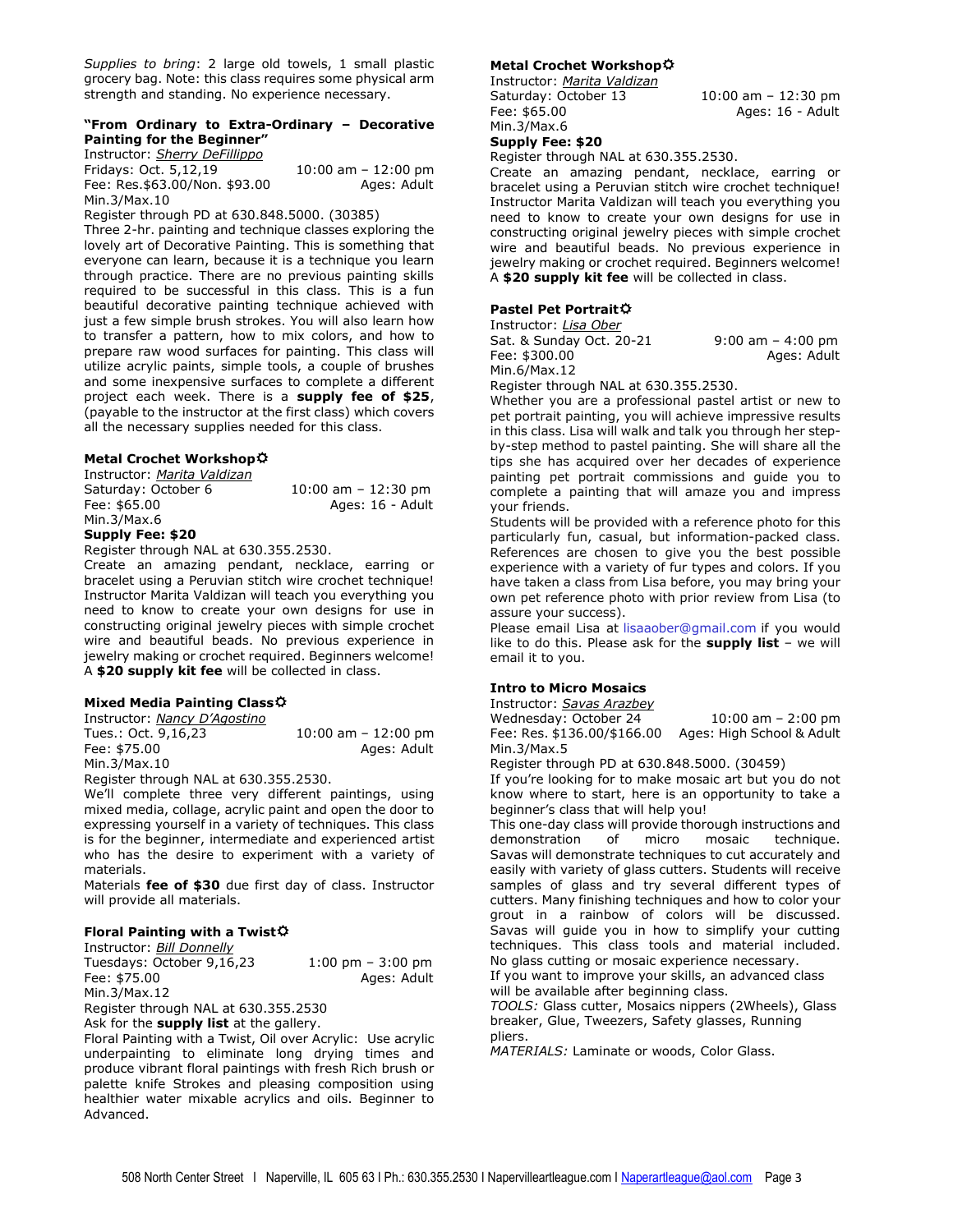## **Felted Vessel**

Instructor: *Cynthia Boudreau*

| Saturday: October 27 | $10:00$ am $-5:00$ pm    |
|----------------------|--------------------------|
| Fee: \$60.00         | Ages: high school- Adult |
| Min.4/Max.12         |                          |

Register through NAL at 630.355.2530.

Learn basic dry and wet felting techniques as you create your own felted vessel. You will design your vessel and learn how to needle felt on a foam form. Then you will learn how to wet felt and shape your piece onto a glass shape for a unique piece that you can enjoy as a sculptural piece or perhaps to hold favorite blooms! Supplies to bring: 1 large old towel, 1 grocery bag, a glass vase to shape your felted vessel. Note: Vase from a floral delivery or one from Goodwill is perfect, approximately 10 inches high. No experience necessary. Material **fee of \$40** paid to instructor.

#### **Drawing Squared**

Instructor: *Bill Donnelly* Tuesdays: Oct. 30, Nov. 6,13 10:30 am – 12:30 pm Fee: \$60.00 Ages: Adult

#### **Supply fee: \$10.00**

Min.3/Max.12

Register through NAL at 630.355.2530 Ask for the **supply list** at the gallery.

Take your drawing skills to a more professional level, learn 2 grid methods to construct more accurate illustrations, learn blending, shading, positive and negative shape and texture using traditional drawing materials. Bring a favorite photo with good detail to draw from. Beginner to Advanced.

#### **One Stroke Painting for Beginners**

Instructor: *Sherry DeFillippo*

Saturdays: Nov. 3,10,17 10:00 am – 12:00 pm Fee: Res. \$63.00/Non. \$93.00 Ages: Adult Register through the PD at 630.848.5000. (30383) Three 2-hr painting classes will build skills and techniques made famous by Donna Dewberry. Proper brush loading will be taught, which is the key to success with one-stroke. You will learn a variety of leaves and flowers using this fun technique, which gives shading and highlighting effects with one stroke of the brush! All supplies will be furnished **for \$25 fee**, payable to the instructor at the first class.

#### **Metal Crochet Workshop**

Instructor: *Marita Valdizan* Saturday: November 3 1:00 pm - 3:30 pm Fee: \$65.00 Ages: 16 - Adult Min.3/Max.6

# **Supply Fee: \$20**

Register through NAL at 630.355.2530

Create an amazing pendant, necklace, earring or bracelet using a Peruvian stitch wire crochet technique! Instructor Marita Valdizan will teach you everything you need to know to create your own designs for use in constructing original jewelry pieces with simple crochet wire and beautiful beads. No previous experience in jewelry making or crochet required. Beginners welcome! A **\$20 supply kit fee** will be collected in class.

#### **4 Power Painting Lessons**

Instructor: *Jacque France* Weds.: November 7,14,21, Dec. 5 **NO CLASS on: Nov. 28** 10:00 am – 12:30 pm Fee: \$180.00 Ages: Adult Min.5/Max.20 Register trough NAL at 630.355.2530.

This is an exciting and fresh approach to oil painting for the *beginner* to *advanced painter*. Each week there will be a lesson on an aspect of painting such as value, color theory, use of palette knife and or brush, composition and design. Emphasis will be to encourage the students to "see" like and experienced painter. There will be the occasional demonstration by Jacque with plenty of time for students to paint. Positive critiques will take place at the end of each class. (4 weeks).

Ask for the **supply list** at the gallery.

#### **Beginning Watercolor**

Instructor: *Carmelo Schifano* Thurs.: Nov.  $8 - Dec. 20$  9:00 am - 11:00 am **NO CLASS: Nov.22** Ages: Adult Fee: \$180.00

Register through NAL at 630.355.2530.

Artist Carmelo Schifano takes the fear out of watercolor as he invites his students to relax and get loose. Participants will learn the basic technique and take home completed works. Helpful critiques will ensure that class members get the most out of their lessons. **Supply list** at the gallery.

#### **Intermediate Watercolor**

Instructor: *Carmelo Schifano* Thurs.: Nov. 8 - Dec. 20 11:30 am - 1:30 pm **NO CLASS: Nov. 22** Ages: Adult Fee: \$180.00

Register through NAL at 630.355.2530.

Create your own compositions using your own photo references. Develop simple concept sketches coupled with value studies. Find how the principles and elements of design greatly affect your outcome. Manipulate simple guidelines for developing your great work of art, while leaving your fear home and having fun at the Naperville Fine Art Center & Gallery with Carmelo. **Supply list** at the gallery.

#### **Metal Crochet Workshop**

Instructor: *Marita Valdizan* Saturday: November 10 1:00 pm - 3:30 pm Fee: \$65.00 Ages: 16 - Adult Min.3/Max.6

## **Supply Fee: \$20**

Register through NAL at 630.355.2530.

Create an amazing pendant, necklace, earring or bracelet using a Peruvian stitch wire crochet technique! Instructor Marita Valdizan will teach you everything you need to know to create your own designs for use in constructing original jewelry pieces with simple crochet wire and beautiful beads. No previous experience in jewelry making or crochet required. Beginners welcome! A **\$20 supply kit fee** will be collected in class.

#### **Intro to Micro Mosaics**

Instructor: *Savas Arazbey* Friday: November 16 10:00 am – 2:00 pm Fee: Res. \$136.00/Non. \$166.00

Min.3/Max.5 Ages: High School \$ Adult Register through PD at 630.848.5000. (30460)

If you're looking for to make mosaic art but you do not know where to start, here is an opportunity to take a beginner's class that will help you!

This one-day class will provide thorough instructions and demonstration of micro mosaic technique. Savas will demonstrate techniques to cut accurately and easily with variety of glass cutters. Students will receive samples of glass and try several different types of cutters. Many finishing techniques and how to color your grout in a rainbow of colors will be discussed.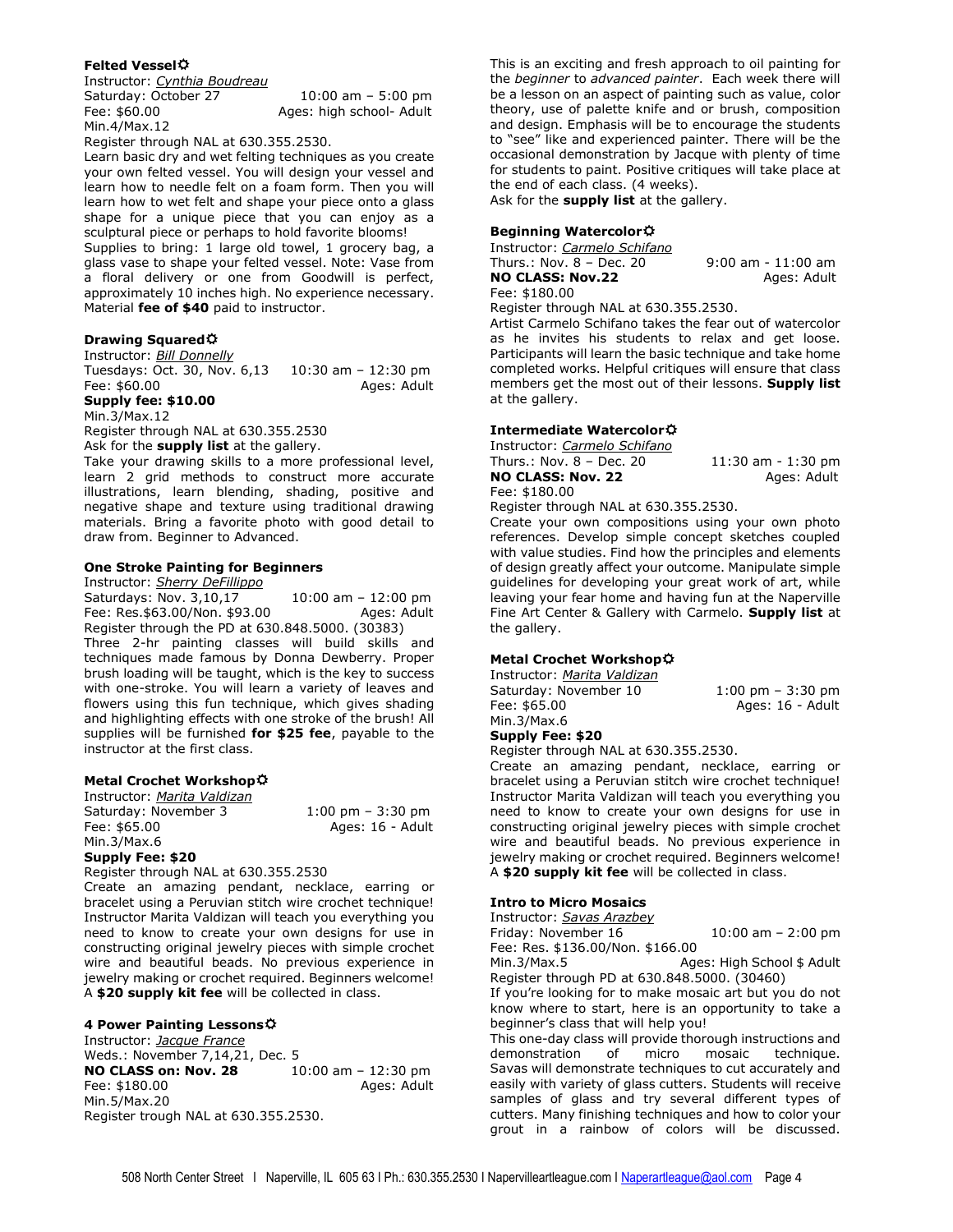Savas will guide you in how to simplify your cutting techniques. This class tools and material included. No glass cutting or mosaic experience necessary. If you want to improve your skills, an advanced class will be available after beginning class.

*TOOLS:* Glass cutter, Mosaics nippers (2Wheels), Glass breaker, Glue, Tweezers, Safety glasses, Running pliers.

*MATERIALS:* Laminate or woods, Color Glass.

#### **Pour Your Art Out!**

Instructor: *Penny Coffman* Saturday: November 17 1:00 pm - 4:00pm Fee: \$25.00 per session Ages: Adult Min.4/Max.12

Register through NAL at 630.355.2530.

Paint Pouring in the newest trend. You are invited to a fun, interactive workshop with artist Penny Coffman to see what it's all about. You will watch demos, receive tips and tricks, share what you may already know and then you will pour an amazing artwork of your own. Dress for mess! There is a supply **fee of \$15** due payable to teacher at beginning of class

#### **Shibori Silk Scarf Dyeing**

Instructor: *Cynthia Boudreau* Tuesday: November 20 10:00 am - 3:00 pm Fee: Res. \$63.00/Non. \$93.00

Ages: High School & Adult

Min.4/Max.12 Register through PD at 630.848.5000. (29675)

In this class you will learn some basic techniques of shibori dyeing, a Japanese term for binding, clamping and folding of cloth to make patterns and designs. You will make two lovely silk scarves in this class! One will be created on silk habotai (sometimes called China silk) and the other on silk chiffon. This gives you the opportunity to see the difference of these two silk fabrics. Each finished scarf will be approximately 14" by 72" and will be an art piece to wear yourself or to give as a special gift. Instructor will bring all necessary materials and the **\$35 supply fee** is payable to instructor at time of the class. No experience necessary. **Supplies to bring:** 2 large old towels & 2 plastic grocery bags.

#### **Wreath Making Workshop**

Instructor: *Kristen Janes* Saturday: December 1 2:00 pm - 4:00 pm Fee: \$100.00 Ages: Adult Min.4/Max.10 Register through NAL at 630.355.2530.

Create your own holiday wreath from start to finish with instruction by professional florist Kristen Janes of Kio Kreations using a wreath form, fresh holiday greens and festive decorations. Ask for **supply list** at the NAL.

#### **Wreath Making Workshop**

Instructor: *Kristen Janes* Saturday: December 1 5:00 pm - 7:00 pm Fee: \$100.00 Ages: Adult Min.4/Max.10

Register through NAL at 630.355.2530.

Create your own holiday wreath from start to finish with instruction by professional florist Kristen Janes of Kio Kreations using a wreath form, fresh holiday greens and festive decorations. Ask for **supply list** at the NAL.

# **Flower Arranging Demo + Floral Still Life Watercolor Workshop**

Instructor: *Kristen Janes* Sunday: December 2 1:00 pm – 3:30 pm Fee: \$100.00 Ages: Adult Min.4/Max.10 Register through NAL at 630.355.2530.

Students will learn to design a small vase floral arrangement in the beginning of class. Instructor will then demonstrate and design a larger compote-style floral arrangement reminiscent of those painted by the French Masters. Remainder of class will be spent doing a watercolor painting of the student and/or instructor floral arrangement. Ask for **supply list** at the NAL.

# **Flower Arranging Demo + Floral Still Life Watercolor Workshop**

| Instructor: <i>Kristen Janes</i> |                                     |
|----------------------------------|-------------------------------------|
| Sunday: December 2               | $4:00 \text{ pm} - 6:30 \text{ pm}$ |
| Fee: \$100.00                    | Ages: Adult                         |
| Min.4/Max.10                     |                                     |
|                                  |                                     |

Register through NAL at 630.355.2530.

Students will learn to design a small vase floral arrangement in the beginning of class. Instructor will then demonstrate and design a larger compote-style floral arrangement reminiscent of those painted by the French Masters. Remainder of class will be spent doing a watercolor painting of the student and/or instructor floral arrangement. Ask for **supply list** at the NAL.

#### **Floral Painting with a Twist**

Instructor: *Bill Donnelly*

Tuesdays: December 4,11,18 10:30 am – 12:30 pm Fee: \$75.00 Ages: Adult Min.3/Max.12 Register through NAL at 630.355.2530. Ask for the **supply list** at the gallery.

Floral Painting with a Twist, Oil over Acrylic: Use acrylic underpainting to eliminate long drying times and produce vibrant floral paintings with fresh Rich brush or palette knife Strokes and pleasing composition using healthier water mixable acrylics and oils. Beginner to Advanced.

## **Intro to Micro Mosaics**

Instructor: *Savas Arazbey*

Saturday: December 8 10:00 am - 2:00 pm Fee: Res. \$136.00/Non. \$166.00

Ages: High School & Adult

Min.3/Max.5

Register through PD at 630.848.5000. (30461) If you're looking for to make mosaic art but you do not know where to start, here is an opportunity to take a

beginner's class that will help you! This one-day class will provide thorough instructions and demonstration of micro mosaic technique. Savas will demonstrate techniques to cut accurately and easily with variety of glass cutters. Students will receive samples of glass and try several different types of cutters. Many finishing techniques and how to color your grout in a rainbow of colors will be discussed. Savas will guide you in how to simplify your cutting techniques. This class tools and material included. No glass cutting or mosaic experience necessary

If you want to improve your skills, an advanced class will be available after beginning class. *TOOLS:* Glass cutter, Mosaics nippers (2Wheels), Glass

breaker, Glue, Tweezers, Safety glasses, Running pliers.

*MATERIALS:* Laminate or woods, Color Glass.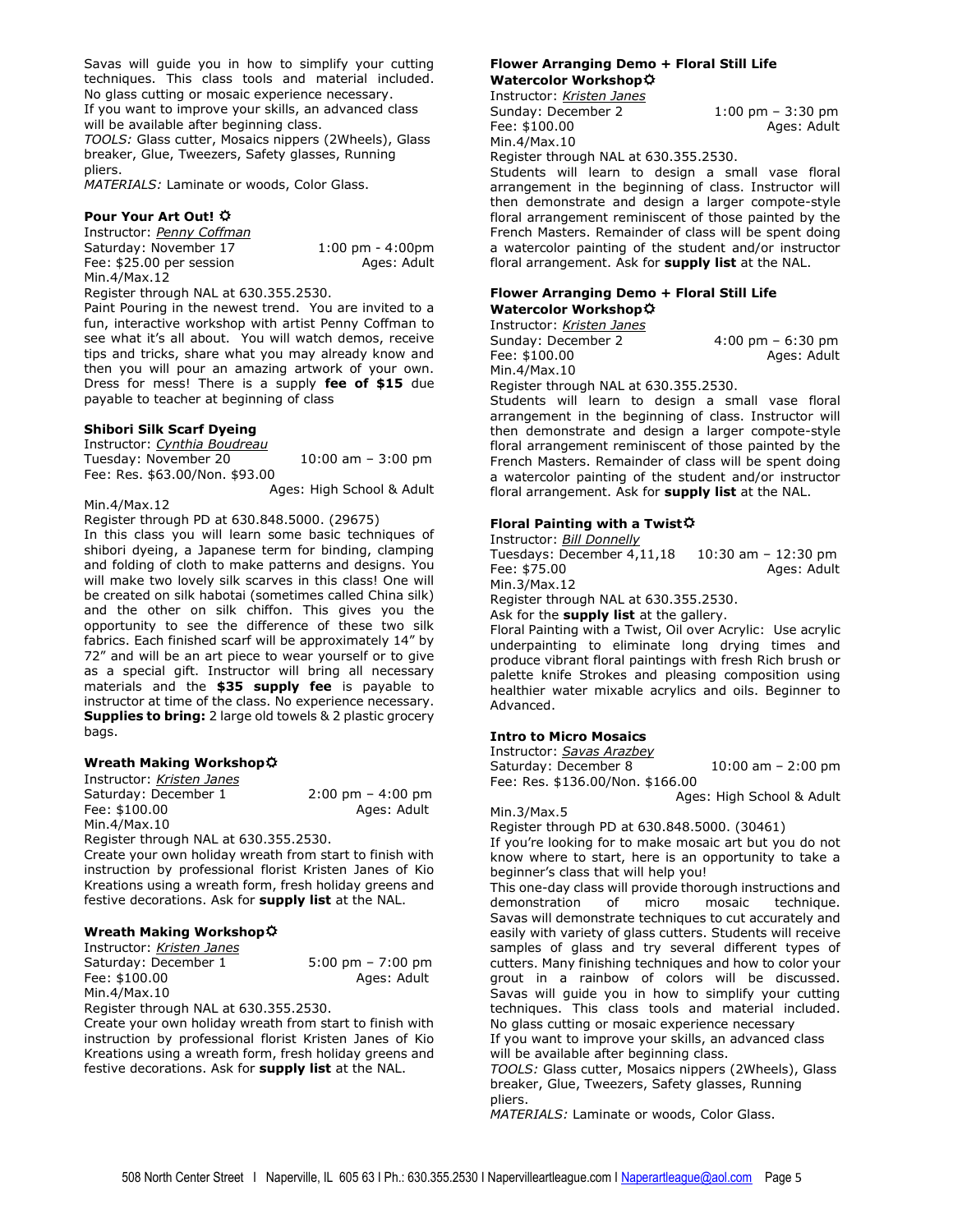#### **Ebru Art - Workshop**

Instructor: *Sevim Surucu* Saturday: December 8 3:00 pm – 6:00 pm Fee: \$150.00 Ages: 12 & up Min.6/Max.12

Register through NAL at 630.355.2530.

Ebru, referred to as the "dance of colors on water", is an art that has been considered a spiritual art for centuries. This unique art form is produced by sprinkling color pigments on to thickened water and utilizing special brushes to create various designs then transferred onto a sheet of paper or other surfaces.

This workshop will cover a variety of techniques including Abstract style of marbling and flower drawing on the water with guidance of the instructor.

An opportunity for attendants not only to learn a traditional art form, but also to create many marbled papers. These designs of your own can be used on a variety of projects, but chances are you'll want to reserve a few for framing! Simply wear studioappropriate clothing. Snacks and tea provided. Workshop fee includes all materials. Open to all skill levels.

#### **Needle Felted Beret**

Instructor: *Cynthia Boudreau* Friday: December 14 12:00 pm – 4:00 pm Fee: Re. \$63.00/Non. \$93.00

Ages: High School & Adult

#### Min.4/Max.12

Register through PD at 630.848.5000. (30458) In this class you will learn how to needle felt onto a black merino wool beret that is somewhat stretchable and fits most woman well. You will be the designer so that your beret matches your own coat beautifully and will be admired as a lovely original work of art! Additionally, you will have the opportunity to wet felt a felt pin to either add to your beret or to wear on your coat to match. A two for one class! A **\$25 supply fee** is payable to the instructor is due at the time of the class. Instructor provides all materials for the beret creation; however, you have any beads that you would like to sew on to embellish, please bring along with your sewing

#### **Metal Crochet Workshop**

Instructor: *Marita Valdizan* Saturday: December 15 10:00 am – 12:30 pm Fee: \$65.00 Ages: 16 - Adult Min.3/Max.6

supplies. There may be time at the end of class to do this or you will finish at home. No experience necessary.

# **Supply Fee: \$20**

Register through NAL at 630.355.2530.

Create an amazing pendant, necklace, earring or bracelet using a Peruvian stitch wire crochet technique! Instructor Marita Valdizan will teach you everything you need to know to create your own designs for use in constructing original jewelry pieces with simple crochet wire and beautiful beads. No previous experience in jewelry making or crochet required. Beginners welcome! A **\$20 supply kit fee** will be collected in class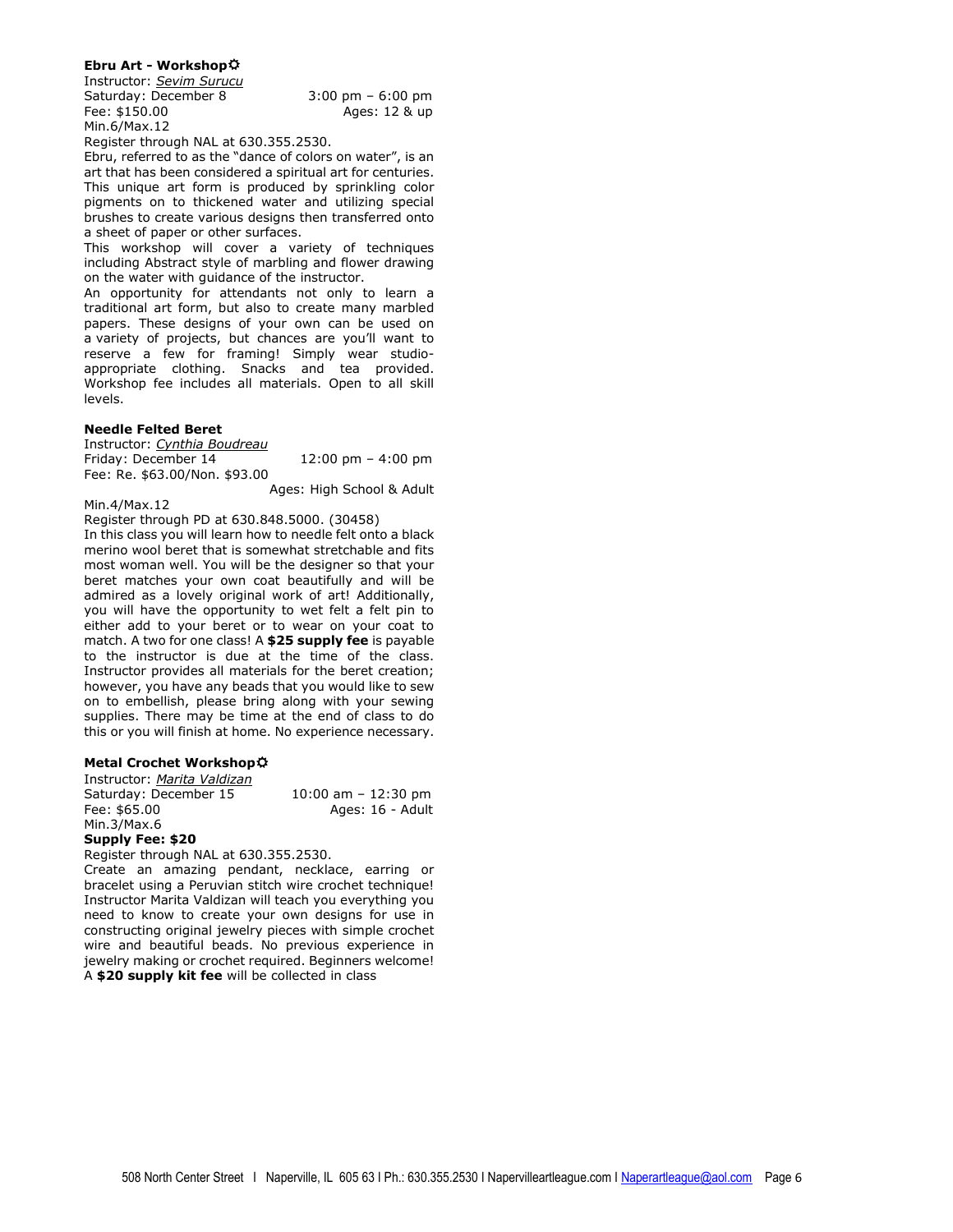# **Children's Classes and Workshops**

**Seriously Fun Art Drop In!** 

Instructor: *Penny Coffman*

Thursdays: 4:00 pm - 5:00 pm Ages: Grades 3-5

Fee: \$20.00 or 6 sessions for \$98.00 Register through NAL at 630.355.2530.

Join us for some serious fun where elementary school students can experience art basics while stretching their imagination. Guided lessons cover a variety of media as we create 2 and 3D artworks. Draw, paint, shape, blend, and sculpt with artist Penny Coffman. Students will try a variety of media and receive plenty of attention and encouragement. Always new projects. All supplies provided. Dress for mess.

# **Open Studio & Art Coach — Tweens & Teens**

Instructor: *Penny Coffman*

5:00 pm - 6:30 pm Ages: Jr. High and High School

Fee: \$20.00 or 6 sessions for \$98.00 Register through NAL at 630.355.2530.

This drop-in class is half-guided lesson and half open studio. One week's lesson it might cover perspective, or design elements and another week we might cover charcoal drawing, painting mediums, value studies or colored pencil. Supplies will be provided for these lessons. The open studio time offers additional technique and personal coaching as the student works on the project of their choice. Positive feedback will be given in a relaxed, supportive atmosphere.

# **Art for 2**

Instructor: *Penny Coffman* Monday: September 24 9:00 am - 10:00 am<br>Fee: \$12.00 Ages: pre-K & K Ages: pre-K & K Min.5/Max.12

Register through NAL at 630.355.2530.

Young artists will bring one of their favorite adults with them to class. Together they will explore and create in 2 and 3-D. Art explorations are set up in stations and the art duos move through the activities at their own pace. Focus is on creative play and a positive experience. Dress for mess.

# **Art Journaling for Teens**

Instructor: *Penny Coffman* Thursdays: Oct. 18 – Nov. 8 7:00 pm - 8:30 pm Fee: \$20.00 Ages: Teen

# **Supply Fee: \$20**

Min.6/Max.12 Register through NAL at 630.355.2530.

In this class students will use mixed media techniques to embellish and personalize their journal. Use markers, watercolor and mixed media and give your pages your personal flair. Whether your focus is on creative writing or creating exciting art pages this class is the right place to start. Join instructor Penny Coffman for new lessons and techniques. Supplies provided.

# **Art for 2**

Instructor: *Penny Coffman* Monday: October 22 9:00 am - 10:00 am Fee: \$12.00 Ages: pre-K & K Min.5/Max.12

Register through NAL at 630.355.2530.

Young artists will bring one of their favorite adults with them to class. Together they will explore and create in 2 and 3-D. Art explorations are set up in stations and the art duos move through the activities at their own pace. Focus is on creative play and a positive experience. Dress for mess.

## **Art Journaling for Teens**

Instructor: *Penny Coffman* Friday: November 16 6:00 pm - 9:00 pm Fee: \$20.00 Ages: Teen **Supply fee \$20.** Min.6/Max.12

Register through NAL at 630.355.2530.

In this class students will use mixed media techniques to embellish and personalize their journal. Use markers, watercolor and mixed media and give your pages your personal flair. Whether your focus is on creative writing or creating exciting art pages this class is the right place to start. Join instructor Penny Coffman for new lessons and techniques. Supplies provided.

# **Art for 2**

Instructor: *Penny Coffman* Monday: November 19 9:00 am - 10:00 am Fee: \$12.00 Ages: pre-K & K Min.5/Max.12

Register through NAL at 630.355.2530.

Young artists will bring one of their favorite adults with them to class. Together they will explore and create in 2 and 3-D. Art explorations are set up in stations and the art duos move through the activities at their own pace. Focus is on creative play and a positive experience. Dress for mess.

# **Ebru Art - Workshop**

Instructor: *Sevim Surucu* Saturday: December 8 3:00 pm – 6:00 pm Fee: \$150.00 Ages: 12 & up Min.6/Max.12

Register through NAL at 630.355.2530.

Ebru, referred to as the "dance of colors on water", is an art that has been considered a spiritual art for centuries. This unique art form is produced by sprinkling color pigments on to thickened water and utilizing special brushes to create various designs then transferred onto a sheet of paper or other surfaces.

This workshop will cover a variety of techniques including Abstract style of marbling and flower drawing on the water with guidance of the instructor. An opportunity for attendants not only to learn a traditional art form, but also to create many marbled papers. These designs of your own can be used on a variety of projects, but chances are you'll want to reserve a few for framing! Simply wear studio